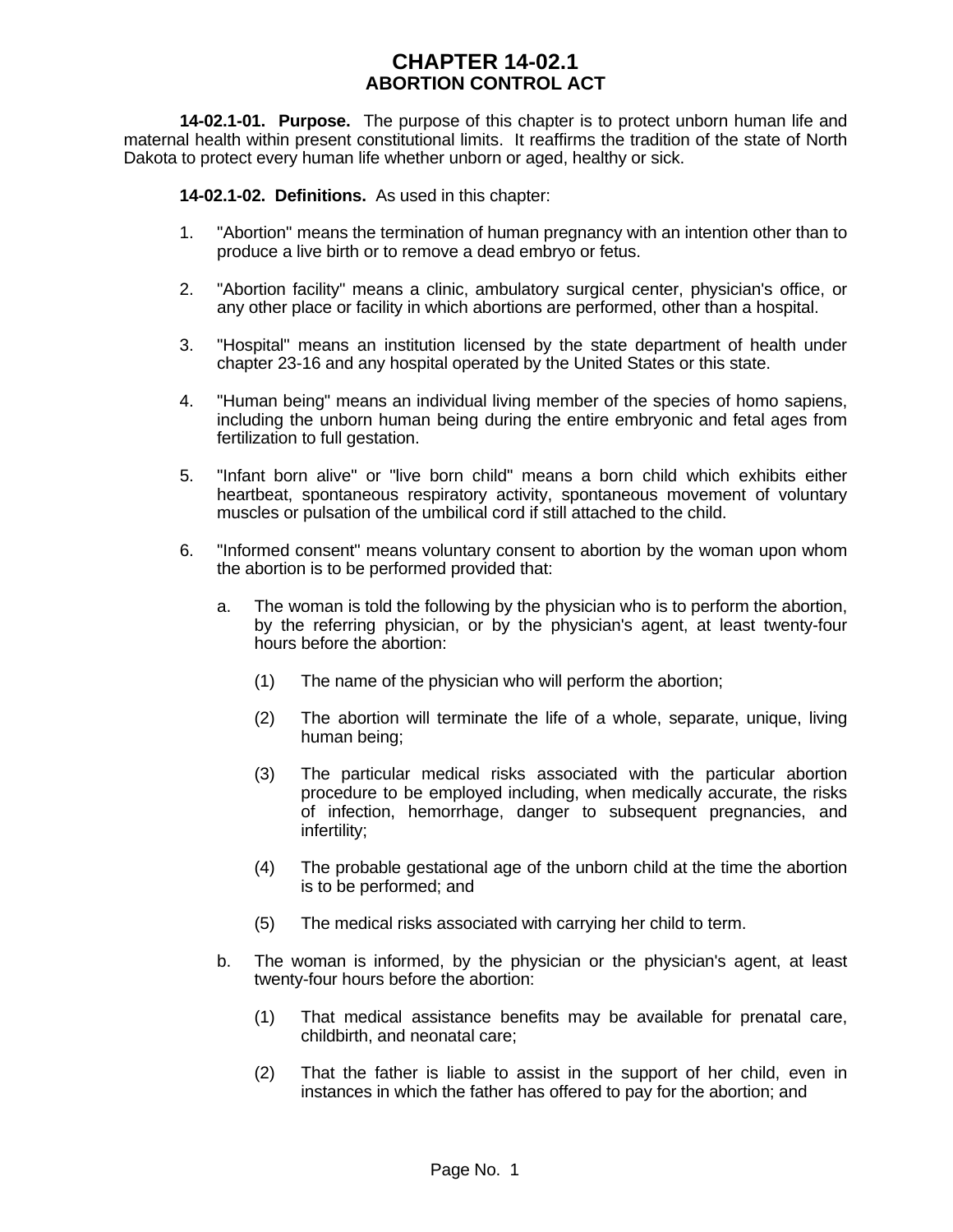- (3) That she has the right to review the printed materials described in section 14-02.1-02.1. The physician or the physician's agent shall orally inform the woman the materials have been provided by the state of North Dakota and that they describe the unborn child and list agencies that offer alternatives to abortion. If the woman chooses to view the materials, copies of them must be furnished to her. The physician and the physician's agent may disassociate themselves from the materials and may comment or refrain from comment on them, as they choose.
- c. The woman certifies in writing, prior to the abortion, that the information described in subdivisions a and b has been furnished to her and that she has been informed of her opportunity to review the information referred to in paragraph 3 of subdivision b.
- d. Prior to the performance of the abortion, the physician who is to perform or induce the abortion or the physician's agent receives a copy of the written certification prescribed by subdivision c.
- 7. "Licensed physician" means a person who is licensed to practice medicine or osteopathy under chapter 43-17 or a physician practicing in the armed services of the United States or in the employ of the United States.
- 8. "Medical emergency" means that condition which, on the basis of the physician's best clinical judgment, so complicates a pregnancy as to necessitate an immediate abortion to avert the death of the mother or for which a twenty-four-hour delay will create grave peril of immediate and irreversible loss of major bodily function.
- 9. "Probable gestational age of the unborn child" means what, in the judgment of the attending physician, will with reasonable probability be the gestational age of the unborn child at the time the abortion is planned to be performed.
- 10. "Viable" means the ability of a fetus to live outside the mother's womb, albeit with artificial aid.

#### **14-02.1-02.1. Printed information - Referral service.**

- 1. The state department of health shall publish in English, and in every other language that the department determines is the primary language of a significant number of state residents, the following easily comprehensible printed materials:
	- a. Geographically indexed materials designed to inform the woman of public and private agencies and services available to assist a woman through pregnancy, upon childbirth, and while the child is dependent, including adoption agencies. The materials must include a comprehensive list of the agencies available, a description of the services they offer and a description of the manner, including telephone numbers, in which they might be contacted, or, at the option of the department, printed materials, including a toll-free, twenty-four-hour-a-day telephone number that may be called to obtain, orally, such a list and description of agencies in the locality of the caller and of the services they offer.
	- b. Materials, published in a booklet format, designed to inform the woman of the probable anatomical and physiological characteristics of the fetus at two-week gestational increments from the time when a woman can be known to be pregnant to full term, including any relevant information on the possibility of the survival of the fetus and pictures representing the development of a fetus at two-week gestational increments. The majority of the pictures included in the booklet must be full color photograph-style images and the pictures must contain the dimensions of the fetus and must be realistic and appropriate for the stage of pregnancy depicted. The materials must be objective,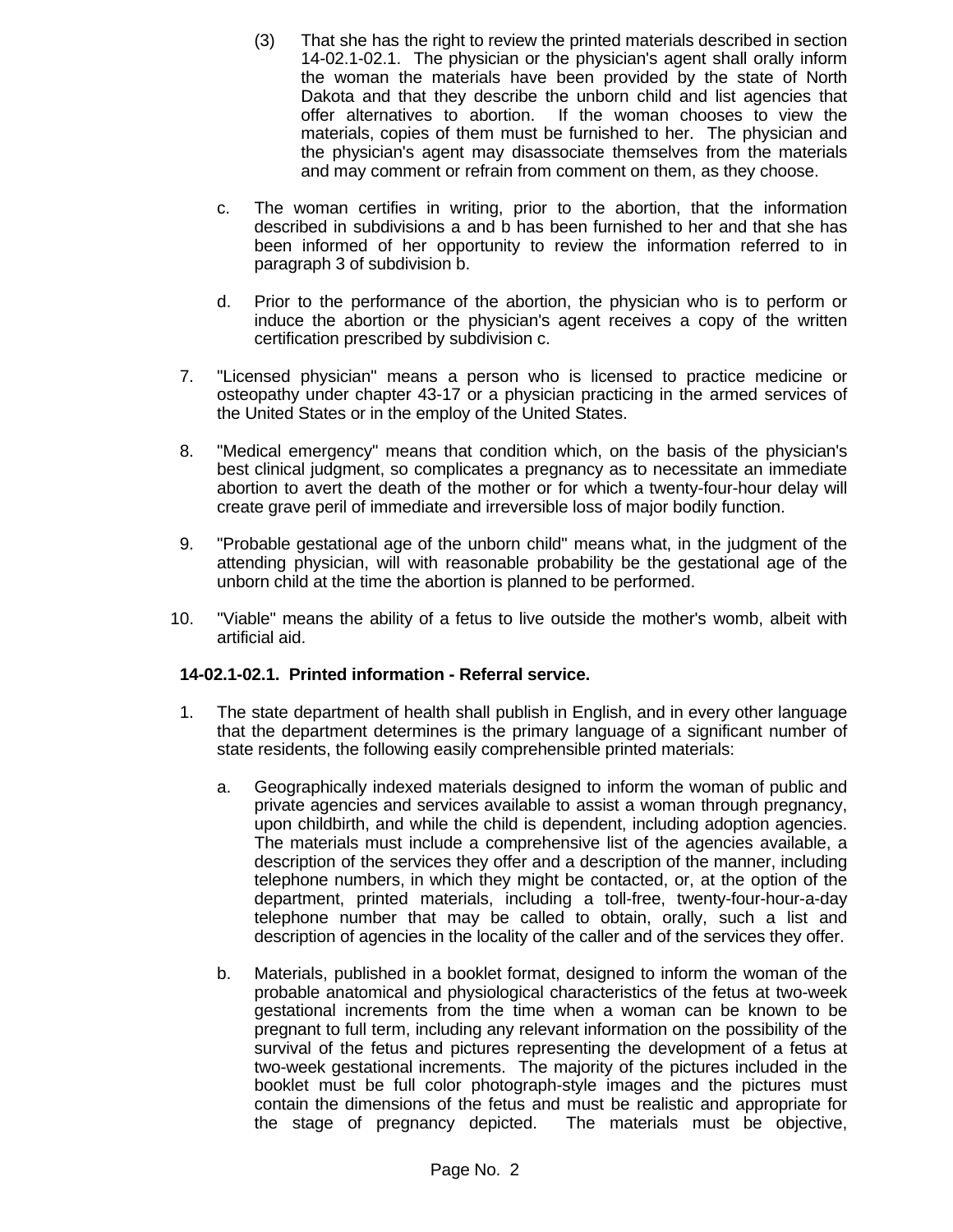nonjudgmental, and designed to convey only accurate scientific information about the fetus at the various gestational ages. The materials required under this subsection must be reviewed, updated, and reprinted as needed.

2. The materials required under subsection 1 must be available at no cost from the state department of health upon request and in appropriate number to any person, facility, or hospital, and, except for copyrighted material, must be available on the department's internet website. The department may make the copyrighted material available on its internet website if the department pays the copyright royalties.

## **14-02.1-03. Consent to abortion - Notification requirements.**

- 1. No physician shall perform an abortion unless prior to such performance the physician certified in writing that the woman gave her informed consent as defined and provided in section 14-02.1-02 and shall certify in writing the pregnant woman's marital status and age based upon proof of age offered by her. Prior to the period of pregnancy when the fetus may reasonably be expected to have reached viability, no abortion shall be performed upon an unemancipated minor unless the attending physician certifies in writing that each of the parents of the minor requesting the abortion has been provided by the physician in person with the information provided for in section 14-02.1-02 at least twenty-four hours prior to the minor's consent to the performance of abortion or unless the attending physician certifies in writing that the physician has caused materials of section 14-02.1-02 to be posted by certified mail to each of the parents of the minor separately to the last-known addresses at least forty-eight hours prior to the minor's consent to the performance of abortion. When a parent of the minor has died or rights and interests of such parent have been legally terminated, this subsection shall apply to the sole remaining parent. When both parents have died or the rights and interests of both parents have been legally terminated, this subsection shall apply to the guardian or other person standing in loco parentis. Notification by the attending physician is not required if the minor elects not to allow the notification of one or both parents or her guardian and the abortion is authorized by the juvenile court in accordance with section 14-02.1-03.1. None of the requirements of this subsection apply in the case of a medical emergency, except that when a medical emergency compels the performance of an abortion, the physician shall inform the woman, prior to the abortion if possible, of the medical indications supporting the physician's judgment that an abortion is necessary to avert her death or for which a twenty-four-hour delay will create grave peril of immediate and irreversible loss of major bodily function, and shall certify those indications in writing.
- 2. Subsequent to the period of pregnancy when the fetus may reasonably be expected to have reached viability, no abortion, other than an abortion necessary to preserve her life, or because the continuation of her pregnancy will impose on her a substantial risk of grave impairment of her physical or mental health, may be performed upon any woman in the absence of:
	- a. The written consent of her husband unless her husband is voluntarily separated from her; or
	- b. The written consent of a parent, if living, or the custodian or legal guardian of the woman, if the woman is unmarried and under eighteen years of age.
- 3. No executive officer, administrative agency, or public employee of the state of North Dakota or any local governmental body has power to issue any order requiring an abortion, nor shall any such officer or entity coerce any woman to have an abortion, nor shall any other person coerce any woman to have an abortion.

**14-02.1-03.1. Parental consent or judicial authorization for abortion of unmarried minor - Statement of intent.** The legislative assembly intends to encourage unmarried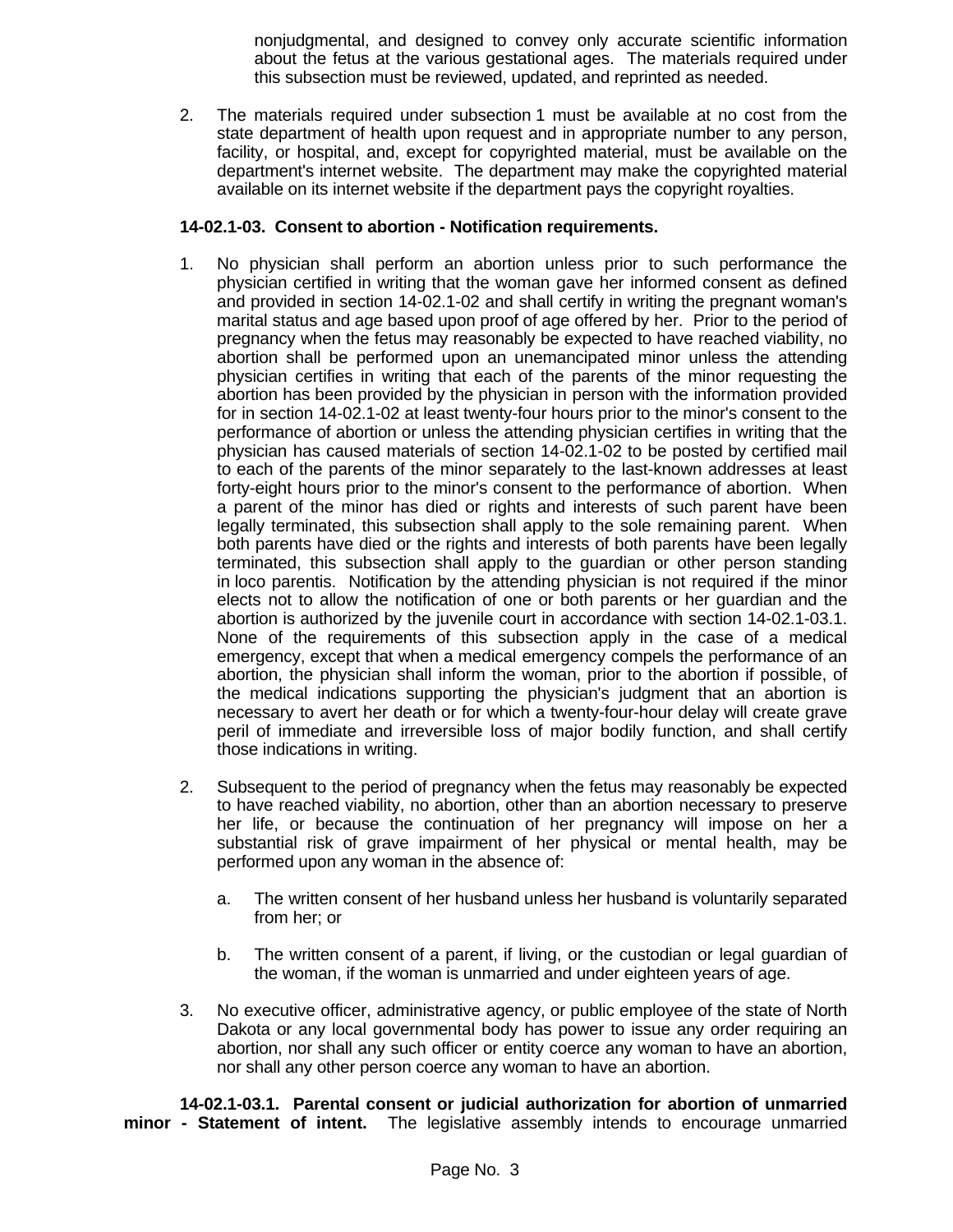pregnant minors to seek the advice and counsel of their parents when faced with the difficult decision of whether or not to bear a child, to foster parental involvement in the making of that decision when parental involvement is in the best interests of the minor and to do so in a manner that does not unduly burden the right to seek an abortion.

- 1. No person may knowingly perform an abortion upon a pregnant woman under the age of eighteen years unless:
	- a. The attending physician has secured the written consent of the minor woman and both parents, if living, or the surviving parent if one parent is deceased, or the custodial parent if the parents are separated or divorced, or the legal guardian or guardians if the minor is subject to guardianship;
	- b. The minor woman is married and the attending physician has secured her informed written consent; or
	- c. The abortion has been authorized by the juvenile court in accordance with the provisions of this section.
- 2. Any pregnant woman under the age of eighteen or next friend is entitled to apply to the juvenile court for authorization to obtain an abortion without parental consent. Proceedings on such application must be conducted in the juvenile court of the county of the minor's residence before a juvenile judge or referee, if authorized by the juvenile court judge in accordance with the provisions of chapter 27-05, except that the parental notification requirements of chapter 27-20 are not applicable to proceedings under this section. All applications in accordance with this section must be heard by a juvenile judge or referee within forty-eight hours, excluding Saturdays and Sundays, of receipt of the application. The purpose of the hearing before the juvenile judge or referee must be to determine:
	- a. Whether or not the minor is sufficiently mature and well informed with regard to the nature, effects, and possible consequences of both having an abortion and bearing her child to be able to choose intelligently among the alternatives.
	- b. If the minor is not sufficiently mature and well informed to choose intelligently among the alternatives without the advice and counsel of her parents or guardian, whether or not it would be in the best interests of the minor to notify her parents or guardian of the proceedings and call in the parents or guardian to advise and counsel the minor and aid the court in making its determination and to assist the minor in making her decision.
	- c. If the minor is not sufficiently mature and well informed to choose intelligently among the alternatives and it is found not to be in the best interests of the minor to notify and call in her parents or guardian for advice and counsel, whether an abortion or some other alternative would be in the best interests of the minor.
- 3. All proceedings in connection with this section must be kept confidential and the identity of the minor must be protected in accordance with provisions relating to all juvenile court proceedings.
- 4. The court shall keep a stenographic or mechanically recorded record of the proceedings which must be maintained on record for forty-eight hours following the proceedings. If no appeal is taken from an order of the court pursuant to the proceedings, the record of the proceedings must be sealed as soon as practicable following such forty-eight-hour period.
- 5. Following the hearing and the court's inquiry of the minor, the court shall issue one of the following orders: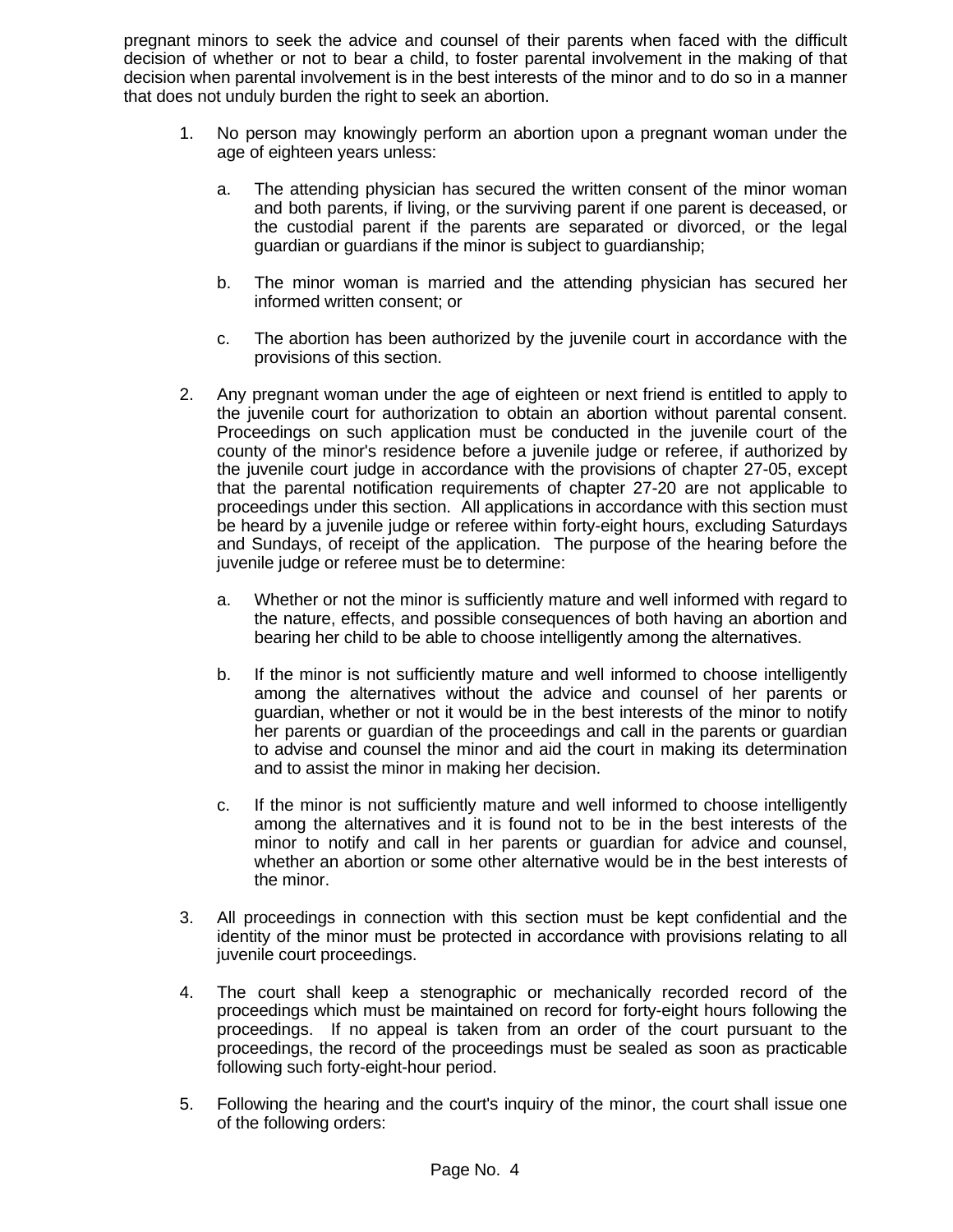- a. If the minor is sufficiently mature and well informed concerning the alternatives and without the need for further information, advice, or counseling, the court shall issue an order authorizing a competent physician to perform the abortion procedure on the minor.
- b. If the minor is not sufficiently mature and well informed, the court may:
	- (1) Issue an order to provide the minor with any necessary information to assist her in her decision if the minor is mature enough to make the decision but not well informed enough to do so.
	- (2) Issue an order to notify the minor's parents or guardian of the pendency of the proceedings and calling for their attendance at a reconvening of the hearing in order to advise and counsel the minor and assist the court in making its determination if the court finds that to do so would be in the best interests of the minor.
	- (3) Issue an order authorizing an abortion by a competent physician if the court has determined that it would not be in the best interests of the minor to call in her parents or guardian but has found that it would be in the minor's best interests to authorize the abortion.
- 6. The minor or next friend may appeal the determination of the juvenile court directly to the state supreme court. In the event of such an appeal, any and all orders of the juvenile court must be automatically stayed pending determination of the issues on appeal. Any appeal taken pursuant to this section by anyone other than the minor or next friend must be taken within forty-eight hours of the determination of the juvenile court by the filing of written notice with the juvenile court and a written application in the supreme court. Failure to file notice and application within the prescribed time results in a forfeiture of the right to appeal and render the juvenile court order or orders effective for all intents and purposes.
- 7. Upon receipt of written notice of appeal, the juvenile court shall immediately cause to be transmitted to the supreme court the record of proceedings had in the juvenile court.
- 8. An application for appeal pursuant to this section must be treated as an expedited appeal by the supreme court and must be set down for hearing within four days of receipt of the application, excluding Saturdays and Sundays.
- 9. The hearing, inquiry, and determination of the supreme court must be limited to a determination of the sufficiency of the inquiry and information considered by the juvenile court and whether or not the order or orders of the juvenile court accord with the information considered with respect to the maturity and information available to the minor and the best interests of the minor as determined by the juvenile court. The determination of the juvenile court may not be overturned unless found to be clearly erroneous.
- 10. After hearing the matter the supreme court shall issue its decision within twenty-four hours.
- 11. Within forty-eight hours of the hearing by the supreme court, the record of the juvenile court must be returned to the juvenile court and the juvenile court shall seal it at the earliest practicable time.
- 12. Nothing in this section may be construed to prevent the immediate performance of an abortion on an unmarried minor woman in an emergency where such action is necessary to preserve her life and no physician may be prevented from acting in good faith in such circumstances or made to suffer any sanction thereby other than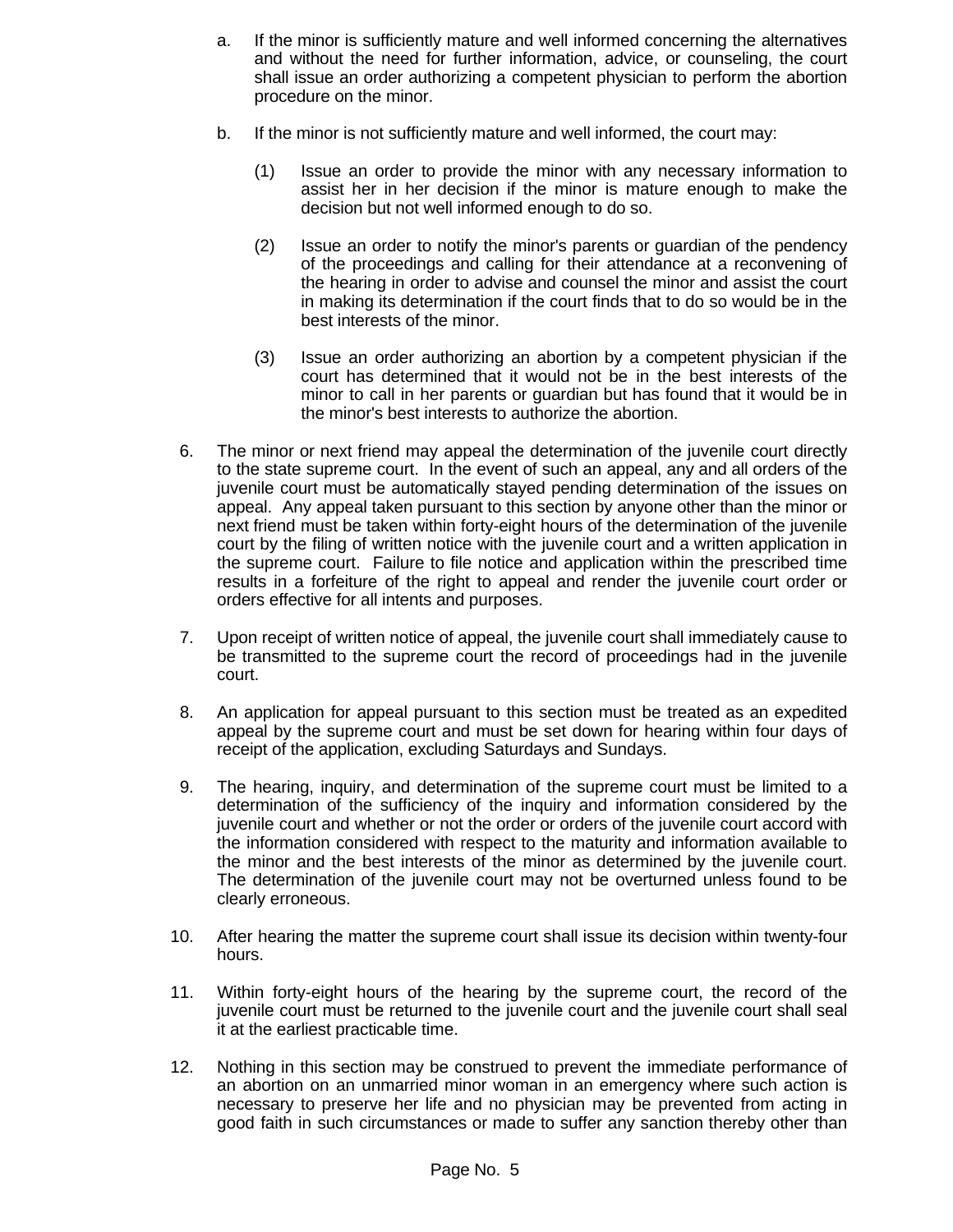those applicable in the normal course of events to the general review of emergency and nonemergency medical procedures.

13. Nothing in this section may be construed to alter the effects of any other section of this chapter or to expand the rights of any minor to obtain an abortion beyond the limits to such rights recognized under the Constitution of the United States or under other provisions of this code.

**14-02.1-03.2. Civil damages for performance of abortions without informed consent.** Any person upon whom an abortion has been performed without informed consent as required by sections 14-02.1-02, 14-02.1-02.1, subsection 1 of section 14-02.1-03, 14-02.1-03.2, and 14-02.1-03.3 may maintain an action against the person who performed the abortion for ten thousand dollars in punitive damages and treble whatever actual damages the plaintiff may have sustained. Any person upon whom an abortion has been attempted without complying with sections 14-02.1-02, 14-02.1-02.1, subsection 1 of section 14-02.1-03, 14-02.1-03.2, and 14-02.1-03.3 may maintain an action against the person who attempted to perform the abortion for five thousand dollars in punitive damages and treble whatever actual damages the plaintiff may have sustained.

**14-02.1-03.3. Privacy of woman upon whom an abortion is performed or attempted.** In every proceeding or action brought under section 14-02.1-03.2, the court shall rule whether the anonymity of any woman upon whom an abortion is performed or attempted should be preserved from public disclosure if she does not give her consent to such disclosure. The court, upon motion or sua sponte, shall make such a ruling and, upon determining that her anonymity should be preserved, shall issue orders to the parties, witnesses, and counsel, and shall direct the sealing of the record and exclusion of individuals from courtrooms or hearing rooms, to the extent necessary to safeguard her identity from public disclosure. Each such order must be accompanied by specific written findings explaining why the anonymity of the woman should be preserved from public disclosure, why the order is essential to that end, how the order is narrowly tailored to serve that interest, and why no reasonable less restrictive alternative exists. This section may not be construed to conceal the identity of the plaintiff or of witnesses from the defendant.

#### **14-02.1-03.4. Required notice at abortion facility.**

- 1. Any abortion facility that performs abortions shall display signs that contain exclusively the following words: "NOTICE: No one can force you to have an abortion. It is against the law for a spouse, a boyfriend, a parent, a friend, a medical care provider, or any other person to in any way force you to have an abortion."
- 2. The signs must be located so that the signs can be read easily and in areas that ensure maximum visibility to women at the time a woman gives consent to an abortion.
- 3. The display of signs pursuant to this section does not discharge any other legal duty of an abortion facility or physician.
- 4. The state department of health shall make the signs required by this section available for download in a printable format on its internet website.

#### **14-02.1-04. Limitations on the performance of abortions - Penalty.**

- 1. No abortion may be done by any person other than a licensed physician using medical standards applicable to all other surgical procedures.
- 2. After the first twelve weeks of pregnancy but prior to the time at which the fetus may reasonably be expected to have reached viability, no abortion may be performed in any facility other than a licensed hospital.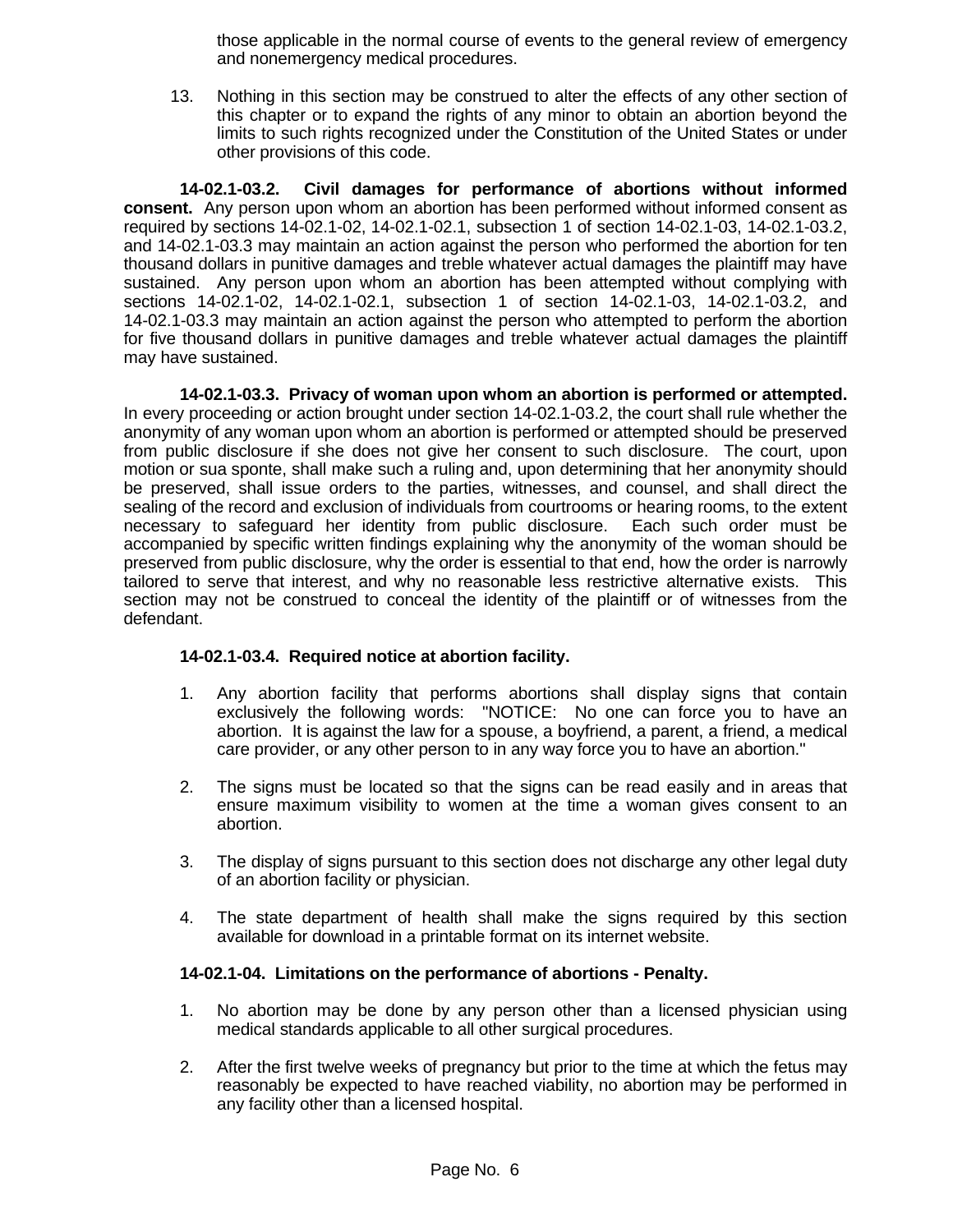3. After the point in pregnancy when the fetus may reasonably be expected to have reached viability, no abortion may be performed except in a hospital, and then only if in the medical judgment of the physician the abortion is necessary to preserve the life of the woman or if in the physician's medical judgment the continuation of her pregnancy will impose on her a substantial risk of grave impairment of her physical or mental health.

An abortion under this subsection may only be performed if the above-mentioned medical judgment of the physician who is to perform the abortion is first certified by the physician in writing, setting forth in detail the facts upon which the physician relies in making this judgment and if this judgment has been concurred in by two other licensed physicians who have examined the patient. The foregoing certification and concurrence is not required in the case of an emergency when the abortion is necessary to preserve the life of the patient.

- 4. An abortion facility may not perform an abortion on a woman without first offering the woman an opportunity to receive and view at the abortion facility or another facility an active ultrasound of her fetus. The offer and opportunity to receive and view an ultrasound must occur at least twenty-four hours before the abortion is scheduled to be performed. The active ultrasound image must be of a quality consistent with standard medical practice in the community, contain the dimensions of the fetus, and accurately portray the presence of external members and internal organs, including the heartbeat, if present or viewable, of the fetus. The auscultation of the fetal heart tone must be of a quality consistent with standard medical practice in the community. The abortion facility shall document the woman's response to the offer, including the date and time of the offer and the woman's signature attesting to her informed decision.
- 5. Any licensed physician who performs an abortion without complying with the provisions of this section is guilty of a class A misdemeanor.
- 6. It is a class B felony for any person, other than a physician licensed under chapter 43-17, to perform an abortion in this state.

**14-02.1-05. Preserving life of a viable child - Penalty.** An abortion of a viable child may be performed only when there is in attendance a physician other than the physician performing the abortion who shall take control and provide immediate medical care for the viable child born as a result of the abortion. The physician performing it, and subsequent to the abortion, the physician required by this section to be in attendance, shall take all reasonable steps in keeping with good medical practice, consistent with the procedure used, to preserve the life and health of the unborn child. Failure to do so is a class C felony.

**14-02.1-06. Soliciting abortions.** Repealed by S.L. 1999, ch. 50, § 79.

## **14-02.1-07. Records required - Reporting of practice of abortion.**

- 1. Records:
	- a. All abortion facilities and hospitals in which abortions are performed shall keep records, including admission and discharge notes, histories, results of tests and examinations, nurses' worksheets, social service records, and progress notes, and shall further keep a copy of all written certifications provided for in this chapter as well as a copy of the constructive notice forms, consent forms, court orders, abortion reports, and complication reports. All abortion facilities shall keep records of the number of women who availed themselves of the opportunity to receive and view an ultrasound image of their fetuses pursuant to section 14-02.1-04, and the number who did not; and of each of those numbers, the number who, to the best of the reporting abortion facility's information and belief, went on to obtain the abortion. Records must be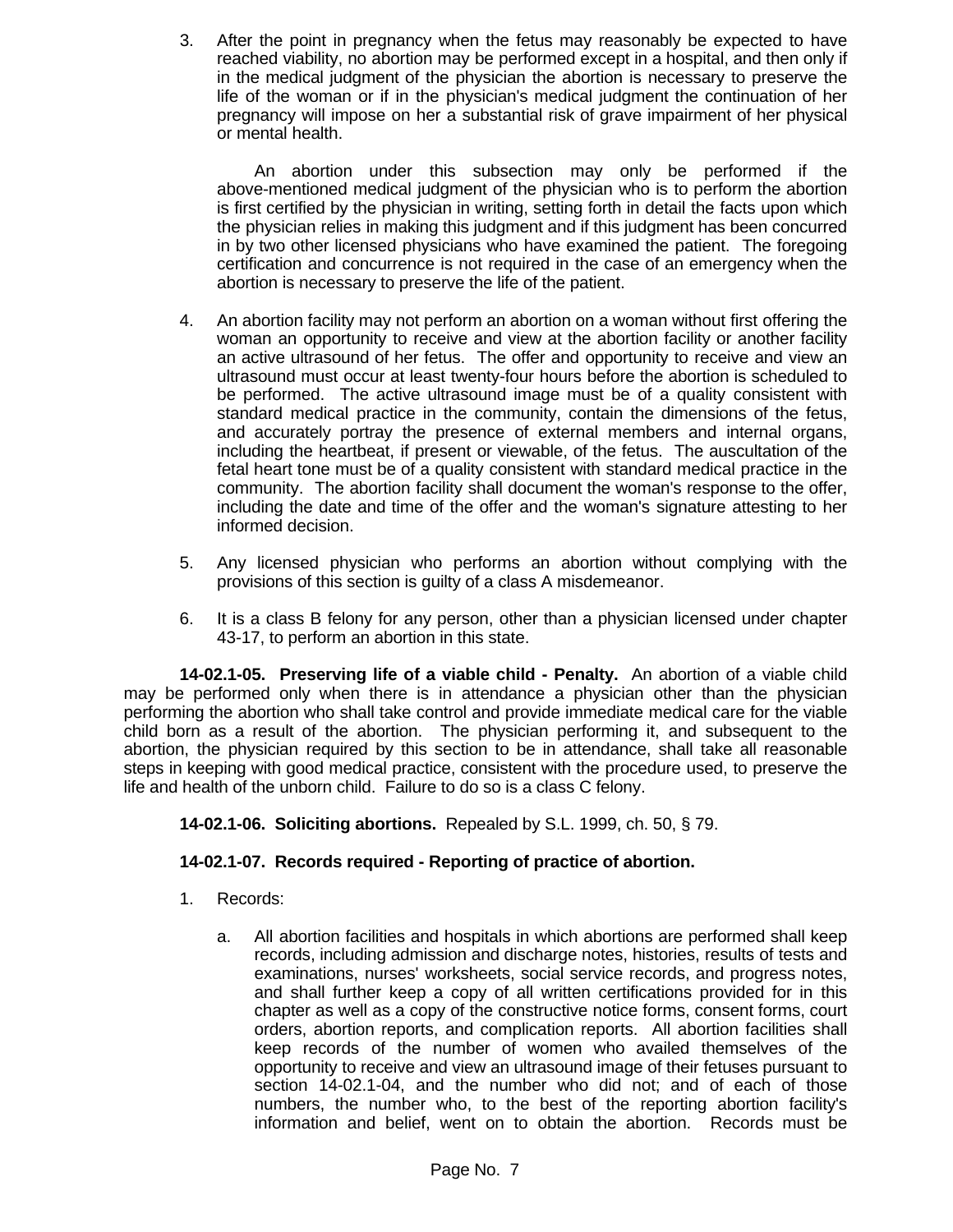maintained in the permanent files of the hospital or abortion facility for a period of not less than seven years.

- b. The medical records of abortion facilities and hospitals in which abortions are performed and all information contained therein must remain confidential and may be used by the state department of health only for gathering statistical data and ensuring compliance with the provisions of this chapter.
- 2. Reporting:
	- a. An individual abortion report for each abortion performed upon a woman must be completed by her attending physician. The report must be confidential and may not contain the name of the woman. This reporting must include the data called for in the United States standard report of induced termination of pregnancy as recommended by the national center for health statistics.
	- b. All abortion reports must be signed by the attending physician and submitted to the state department of health within thirty days from the date of the abortion. All complication reports must be signed by the physician providing the post-abortion care and submitted to the state department of health within thirty days from the date of the post-abortion care.
	- c. A copy of the abortion report must be made a part of the medical record of the patient at the facility or hospital in which the abortion was performed. In cases when post-abortion complications are discovered, diagnosed, or treated by physicians not associated with the facility or hospital where the abortion was performed, the state department of health shall forward a copy of the report to that facility or hospital to be made a part of the patient's permanent record.
	- d. The state department of health is responsible for collecting all abortion reports and complication reports and collating and evaluating all data gathered therefrom and shall annually publish a statistical report based on data from abortions performed in the previous calendar year.
	- e. The state department of health shall report to the attorney general any apparent violation of this chapter.

**14-02.1-07.1. Forms.** The state department of health shall make available to physicians, hospitals, and all abortion facilities the forms required by this chapter.

#### **14-02.1-08. Protection of viable fetus born alive - Penalty.**

- 1. A person is guilty of a class C felony if the person knowingly, or negligently, causes the death of a viable fetus born alive.
- 2. Whenever a fetus which is the subject of abortion is born alive and is viable, it becomes an abandoned and deprived child, unless:
	- a. The termination of the pregnancy is necessary to preserve the life of the mother; or
	- b. The mother and her spouse, or either of them, have agreed in writing in advance of the abortion, or within seventy-two hours thereafter, to accept the parental rights and responsibilities for the fetus if it survives the abortion procedure.

**14-02.1-09. Humane disposal of nonviable fetus.** The licensed physician performing the abortion, if performed outside of a hospital, must see to it that the fetus is disposed of in a humane fashion under regulations established by the state department of health. A licensed